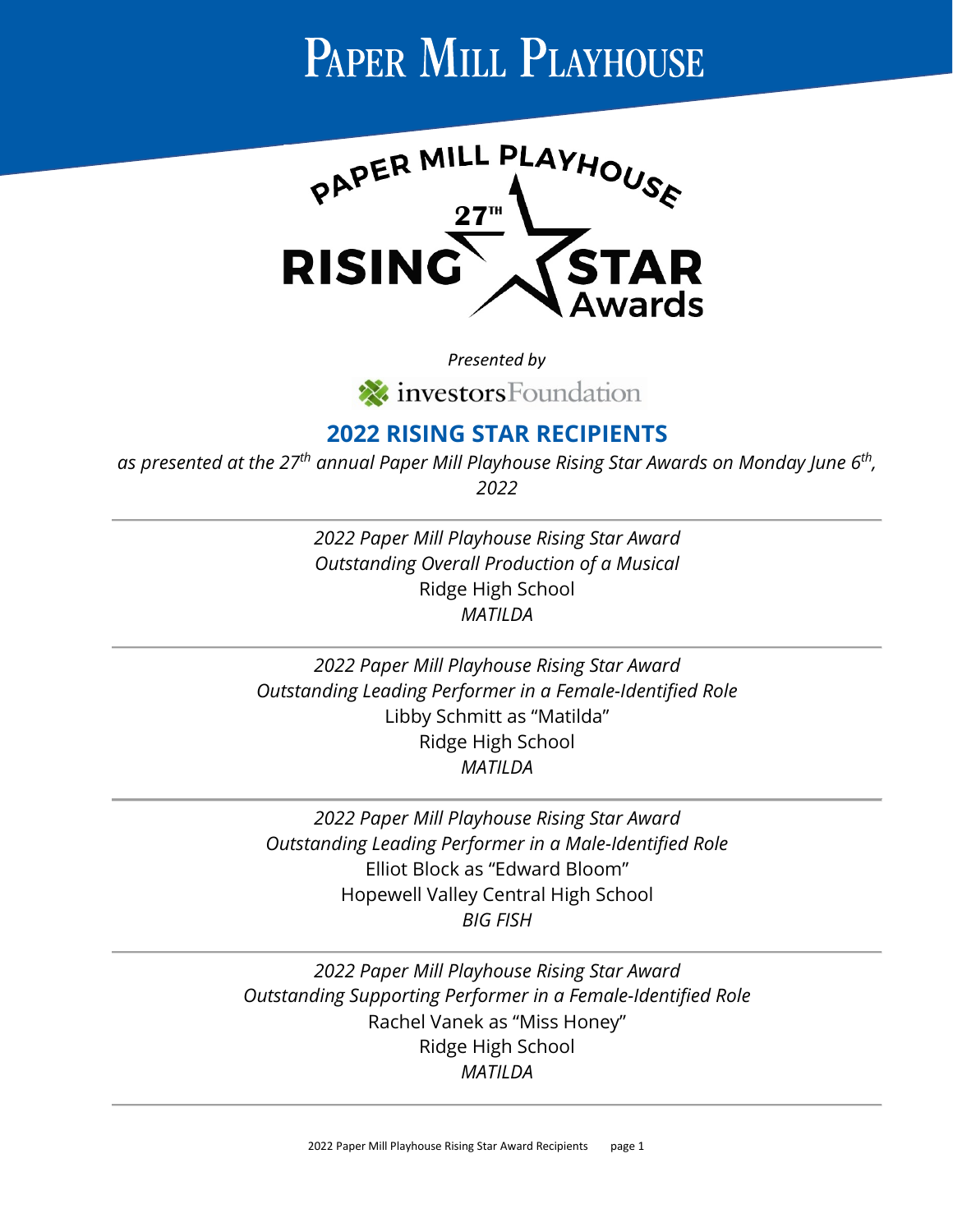*2022 Paper Mill Playhouse Rising Star Award Outstanding Supporting Performer in a Male-Identified Role* Jayden White as "Chip Tolentino" Ewing High School *THE 25TH ANNUAL PUTNAM COUNTY SPELLING BEE*

*2022 Paper Mill Playhouse Rising Star Award Outstanding Supporting Performer in a Male-Identified Role* Oscar Grob as "Mr. Wormwood" Ridge High School *MATILDA*

> *2022 Paper Mill Playhouse Rising Star Award Outstanding Performer in a Featured Role* Elliot Newman as "Bobby" Oakcrest High School *MEMPHIS*

*2022 Paper Mill Playhouse Rising Star Award Outstanding Performance by a Featured Ensemble Member* Gabriel Subervi as "Doctor and Escapologist" Ridge High School *MATILDA*

*2022 Paper Mill Playhouse Rising Star Award Outstanding Performance by a Featured Ensemble Group* The Dance Hall Girls Morristown Beard School *SWEET CHARITY*

> *2022 Paper Mill Playhouse Rising Star Award Outstanding Performance by a Chorus* Ridge High School *MATILDA*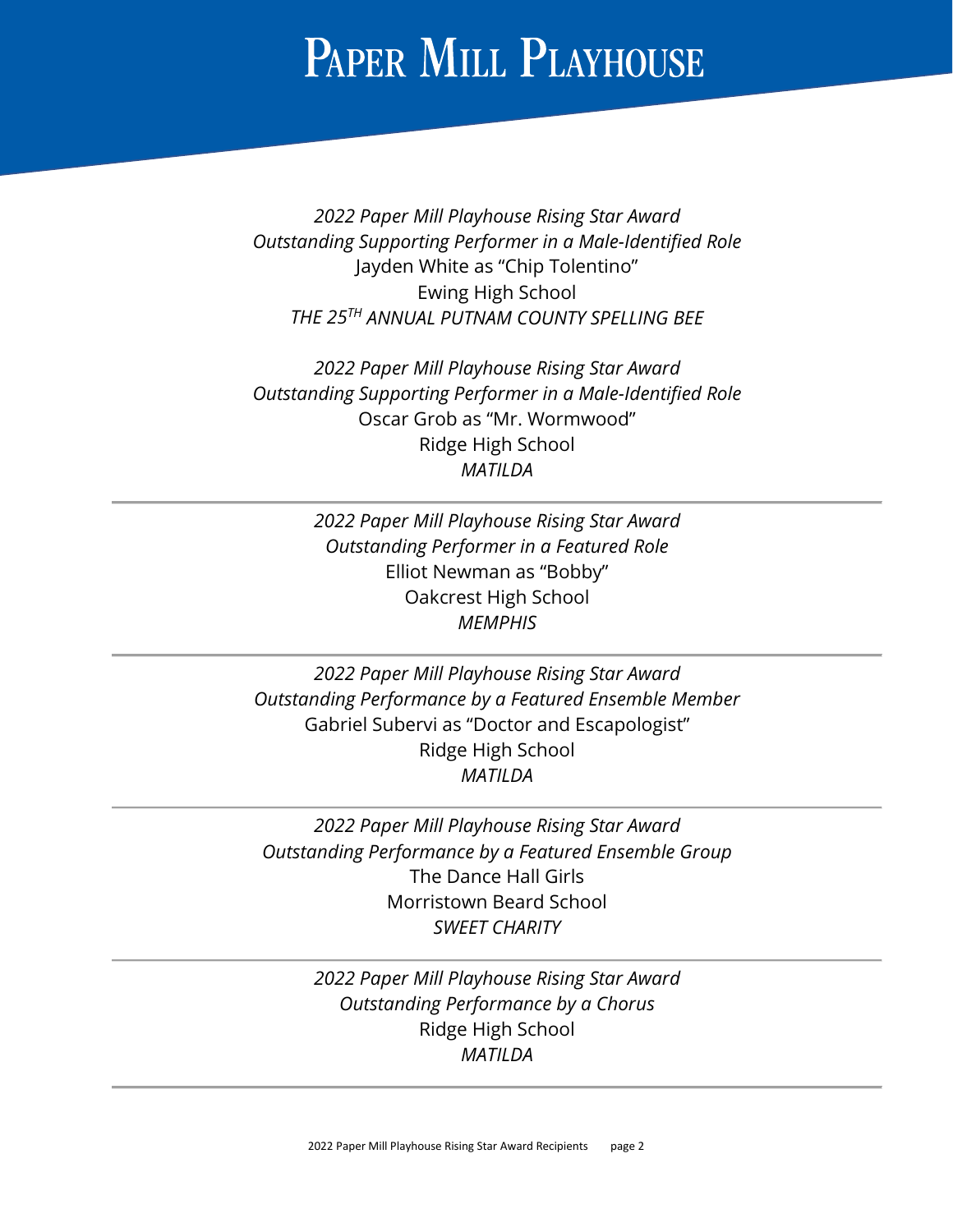*2022 Paper Mill Playhouse Rising Star Award Outstanding Performance by an Orchestra* Carteret High School *CHICAGO: HIGH SCHOOL EDITION*

*2022 Paper Mill Playhouse Rising Star Award Outstanding Achievement by a Teacher or Outside Director* Martha Harvey Ridge High School *MATILDA*

*2022 Paper Mill Playhouse Rising Star Award Outstanding Achievement in Choreography and Staging* Tricia Benn and Bethany Pettigrew Columbia High School *NEWSIES*

> *2022 Paper Mill Playhouse Rising Star Award Outstanding Achievement in Music Direction*  Romel McInnis and Diana Gable Clearview Regional High School *THE HUNCHBACK OF NOTRE DAME*

> *2022 Paper Mill Playhouse Rising Star Award Outstanding Scenic Achievement*  Louis J. Medrano Columbia High School *NEWSIES*

> *2022 Paper Mill Playhouse Rising Star Award Outstanding Lighting Achievement*  Colin Shields Harrison High School *THE APPLE TREE*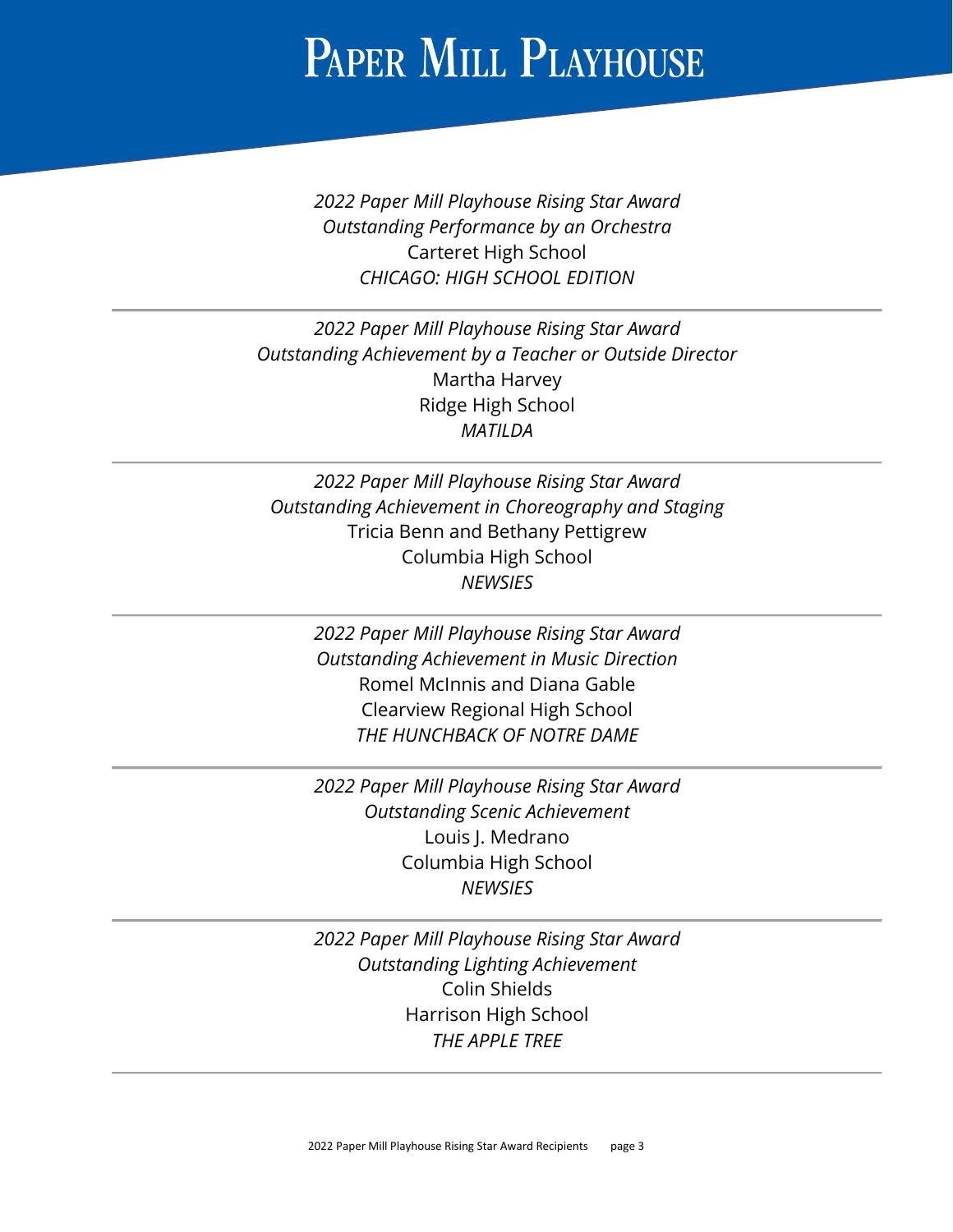*2022 Paper Mill Playhouse Rising Star Award Outstanding Costuming Achievement*  Sabrina Windt and Matt DiDonato Haddonfield Memorial High School *RODGERS AND HAMMERSTEIN'S CINDERELLA*

*2022 Paper Mill Playhouse Rising Star Award Outstanding Hair and Make-Up Achievement*  Colin Shields Harrison High School *THE APPLE TREE*

*2022 Paper Mill Playhouse Rising Star Award Outstanding Solo Performance Digital Submission*  Jonah Ruderman performing "If I Were a Rich Man" Livingston High School

#### *2022 Paper Mill Playhouse Rising Star Award Student Achievement Recipients*

| Chloe Ibrahim, Asst. Dir.                   | The $25th$ Spelling Bee | Academy of the Holy Angels    |
|---------------------------------------------|-------------------------|-------------------------------|
| Jossue Torres, Stage Manager                | Chicago: HS Edition     | Carteret High School          |
| Pottery Pereira, Lighting Design            | Chicago: HS Edition     | Carteret High School          |
| Rafael Andrade, Asst. Stage Mgmt            | The Apple Tree          | Harrison High School          |
| Arthur Wawrzyniak, Tech Dir.                | Something Rotten!       | Morristown High School        |
| Heidy Carranza, Asst. Pit Dir.              | Something Rotten!       | Morristown High School        |
| Abigail Nicholas, Stage Manager             | The Wizard of Oz        | Newton High School            |
| Jordan Perla, Student Dir.                  | Matilda                 | Ridge High School             |
| Amanda Dellagicoma, Asst. to Dir. Anastasia |                         | West Milford Twp. High School |
| Langdon Frey, Audio Crew                    | Anastasia               | West Milford Twp. High School |
|                                             |                         |                               |

*2022 Paper Mill Playhouse Rising Star Award Educational Impact Award* Christian Brothers Academy *13*